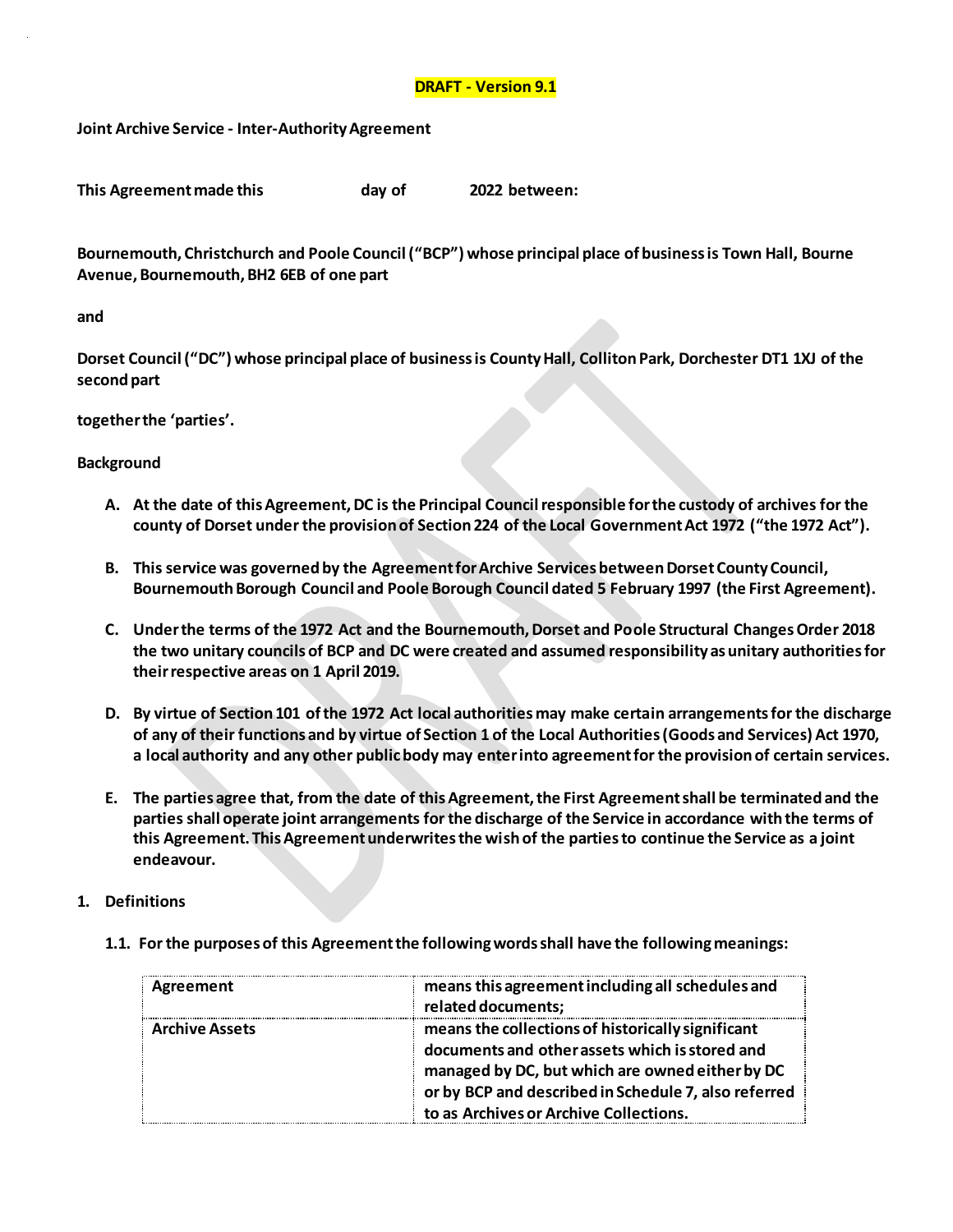| means all assets, both physical and intellectual,<br>associated with the delivery of the Services but<br>excluding the Archive Assets.                                                                                                                                                                                                                            |
|-------------------------------------------------------------------------------------------------------------------------------------------------------------------------------------------------------------------------------------------------------------------------------------------------------------------------------------------------------------------|
| means the officer appointed by a party to be the<br>main point of contact for that party in respect of<br>this Agreement and to undertake the actions<br>described in clause 10.                                                                                                                                                                                  |
| The Authorised Officer for DC is: [Lisa Cotton, Head<br>of Customer, Libraries and Archives]                                                                                                                                                                                                                                                                      |
| The Authorised Officer for BCP is: [Matti Raudsepp,<br>Director - Customer and Business Management]                                                                                                                                                                                                                                                               |
| names and roles may change as required and<br>instructed by either party.                                                                                                                                                                                                                                                                                         |
| has the meaning given in Schedule 4;                                                                                                                                                                                                                                                                                                                              |
| has the meaning given in Schedule 7;                                                                                                                                                                                                                                                                                                                              |
| means the Joint Archives Board as described in<br>clause 4 and Schedule 5                                                                                                                                                                                                                                                                                         |
| the Freedom of Information Act 2000 and the<br><b>Environmental Information Regulations 2004 (SI</b><br>2004/3391) plus any subordinate legislation made<br>under these from time to time, together with any<br>guidance and/or codes of practice issued by the<br>Information Commissioner or relevant government<br>department in relation to such legislation. |
| means the function as described in Schedule 1;                                                                                                                                                                                                                                                                                                                    |
| Means the final 12 months of the Term of this                                                                                                                                                                                                                                                                                                                     |
| Agreement howsoever it is terminated.                                                                                                                                                                                                                                                                                                                             |
| <b>Joint Archive Service</b>                                                                                                                                                                                                                                                                                                                                      |
| means the services a described in Schedule 2:                                                                                                                                                                                                                                                                                                                     |
|                                                                                                                                                                                                                                                                                                                                                                   |

- **2. Scope of Agreement**
	- **2.1. In exercise of the powers contained within Section 101 of the 1972 Act and Section 1 of the 1970 Act, BCP and DC hereby arrange that the Services required for the discharge of the Function shall be provided by means of a joint arrangement in accordance with the conditions herein.**
- **3. Period of the Agreement**
	- **3.1. This Agreement shall commence on the date of this agreement and continue until terminated in accordance with the terms of this Agreement (the Term).**
	- **3.2. Either party may terminate this Agreement, by serving written notice of no less than 36 months to take effect on the 31 March of any year.**
	- **3.3. If a termination notice is served prior to the fifth anniversary of the date of this Agreement, a lump sum payment shall be paid by the terminating party. This payment shall cover the costs of the non-terminating**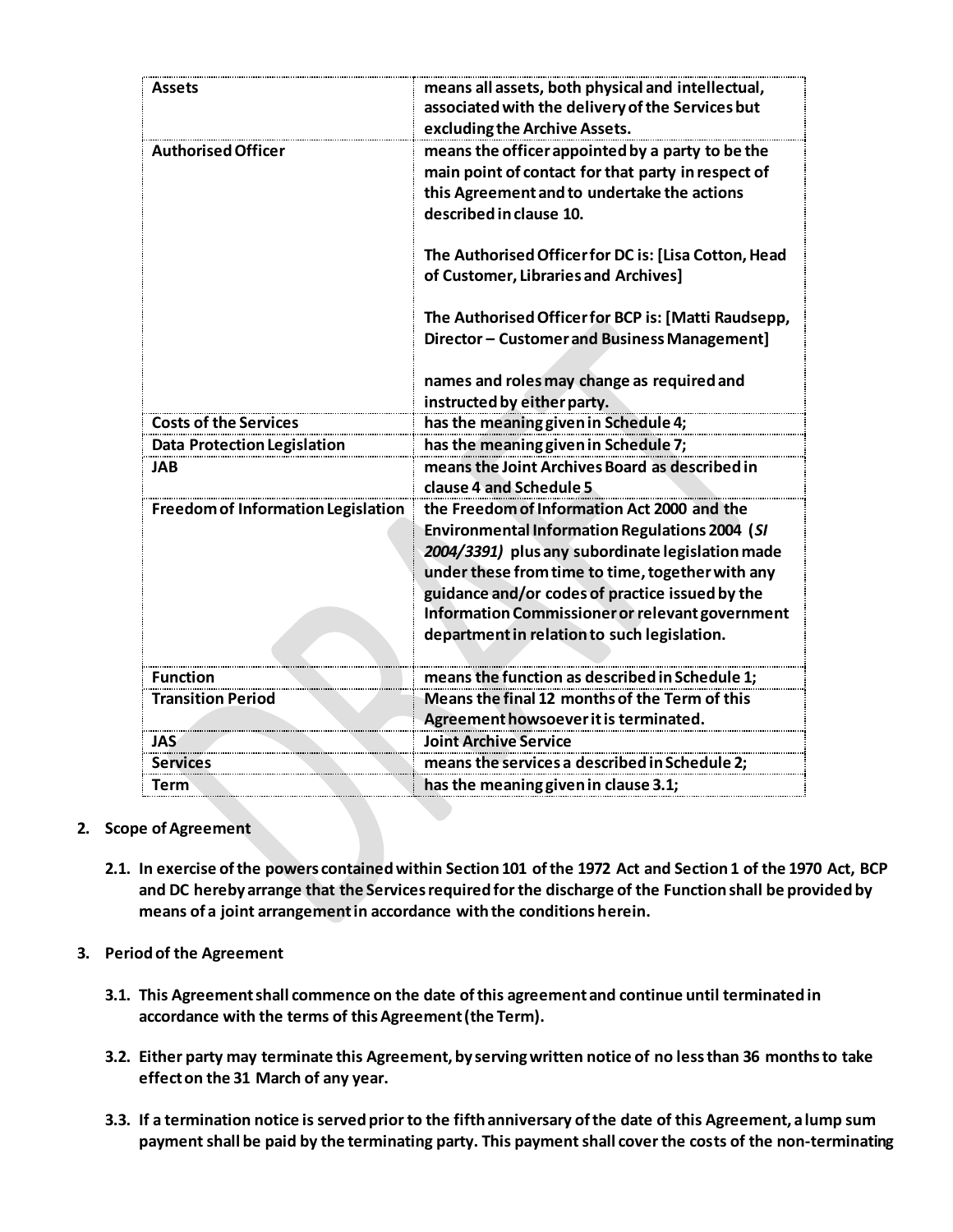**party directly associated with the termination, providing the non-terminating party has taken all reasonable steps to mitigate these costs.** 

- **3.4. Either party may terminate the Agreement by giving 12 months written notice where the other party has committed a material breach of this Agreement and has not rectified this in accordance with the directions of the Joint Archives Board.**
- **4. Joint Board for Archive Service [Governance and Terms of Reference – Schedule 5)**
	- **4.1. There shall be Joint Archives Board to oversee this Agreement and the work of the JAS. The board will consist of relevant senior officers and councillors drawn in equal numbers from both parties.**
- **5. Services to be provided**
	- **5.1. DC undertakes to host and manage archive Services in a professional, cost-effective and business-like manner in accordance with such appropriate or relevant statutory or regulatory standards, including but not limited to; Archives Accreditation, the Public Records Acts (1958 and 1967), Data Protection Legislation and Freedom of Information Legislation in accordance with the terms of this Agreement.**
	- **5.2. The JAS will be managed in accordance with the best current professional practices and will constantly seek to improve and change where opportunity exists to increase the quality and value for money of the service. The JAS will where possible be benchmarked against other services of its type to ensure that it continues to meet appropriate standards and cost efficiency.**
	- **5.3. DC shall administer and host the provision of what they consider to be appropriate facilities, central support services and business management as are reasonably required for efficient and proper delivery of the Services in the discharge of the Function.**
	- **5.4. DC will provide sufficient storage for archives of an appropriate and standards-compliant type on behalf of both parties.**
	- **5.5. The Services shall be provided within cost limits and budgets agreed annually by the parties. In this respect the Joint Archives Board shall recommend budgets annually to the parties and DC shall submit to BCP such estimates, statements and other information as may be reasonably required by the relevant financial officers of BCP.**
- **6. Joint Archives Service: Establishment** 
	- **6.1. DC shall establish a suitably resourced structure and employ persons of professional experience, ability and skills for the proper provision of the Services in discharge of the Function and shall be responsible for all terms and conditions of employment of such persons. Notwithstanding any transfer of any such staff that would otherwise take place by means of a Statutory Transfer Order made within the framework of the Local Government Act 1992 such staff shall continue to be employed by DC.**
	- **6.2. Schedule 1 identifies the functions to be deployed by DC in the provision of the Services in discharge of the Function.**
	- **6.3. The JAS will develop any case for change and make recommendations to the Joint Archives Board in respect of any establishment changes, staff developments, growth requirements or restructuring proposals as and when required. Where changes will require an increase in budget above that set out in the budget agreed in accordance with clause 5.4, the proposed budget increase shall be referred to each party for approval. Such change shall only be implemented once approved by both parties.**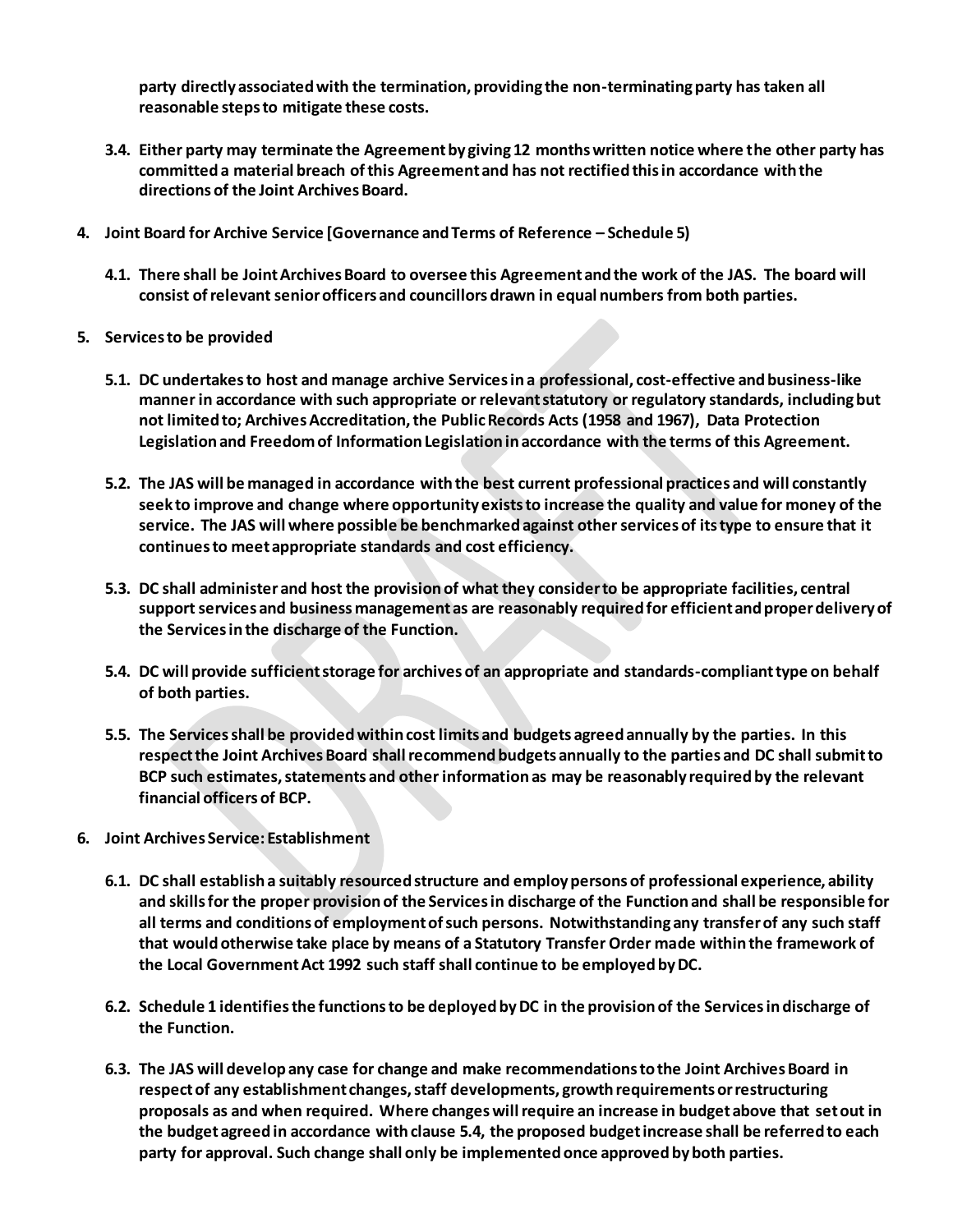## **7. Assets and Archive Assets**

- **7.1. All Assets together with rights and liabilities that is for the time being made available for the use of DC in providing the Services in the discharge of the Function shall continue to be made available and used notwithstanding the possible transfer of ownership pursuant to the provisions of the Local Government Changes for England (Property Transfer and Transitional Payment) Regulations 1995.**
- **7.2. All Archive Assets shall remain in the ownership of the party who committed them (via deposit or transfer) to the Service.**
- **8. Payments**
	- **8.1. In consideration of the delivery Function and Services by DC, BCP shall pay DC the sums calculated in accordance with the provisions of Schedule 4 as they fall due.**
	- **8.2. All sums payable under this agreement unless otherwise stated are exclusive of VAT and other duties and taxes. Should any VAT or other duties or taxes be due or become payable in respect of such sums, it shall be payable in addition to such sums.**
- **9. Policies and procedures**
	- **9.1. In providing the Services and in the discharge of the Function under this Agreement on behalf of the parties, DC shall conform to such policies and procedures as may be recommended by the Joint Archives Board and approved by DC and BCP's appropriate committees and shall secure that the Services provided will enable the Function to be discharged on an integrated basis.**
	- **9.2. The Service Manager for Archives and Records shall regularly report on the provision of the Service to the Joint Archives Board.**
- **10. Communication**
	- **10.1. The parties shall each appoint an Authorised Officer as the prime points of contact for the purposes and rights and powers conferred by this Agreement upon each party. Each party will immediately inform the other of any change in the Authorised Officer .**
	- **10.2. The parties shall agree from time to time and operate procedures through the Authorised Officers for the coordination of service planning, access and delivery and for monitoring and the execution of this Agreement.**
	- **10.3. For the avoidance of doubt the parties declare that in the discharge of the Function (including any investigation into maladministration) all reasonable assistance and access at all reasonable times to information, documentation and data shall be provided on a reciprocal basis.**
	- **10.4. The records of the Joint Archives Board (agenda papers, minutes etc) will be published on the relevant section of DC's website. Wider information about the JAS – its activities, collections, terms of access and services to the public will be communicated through a wide range of digital and social media.**
- **11. Freedom of Information and Data Protection**
	- **11.1. The parties acknowledge that they are each subject to the requirements of the Freedom of Information Legislation, and they shall:**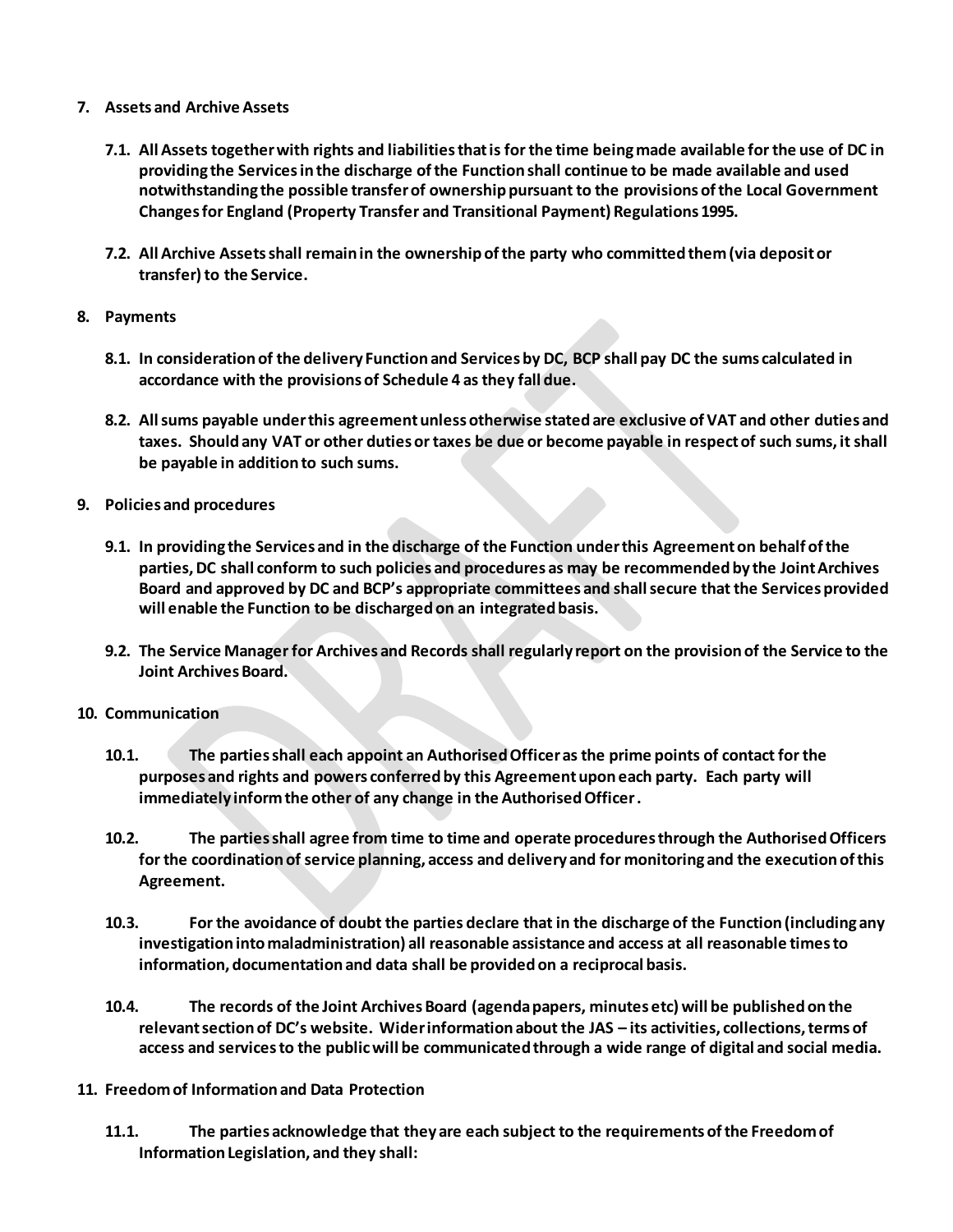- **11.1.1. provide all necessary assistance and cooperation as reasonably requested by the other party to enable the other party to comply with its obligations under the Freedom of Information Legislation;**
- **11.1.2. transfer to the other party all requests for information relating to that other party as soon as practicable and in any event within 2 Working Days of receipt;**
- **11.1.3. provide the other party with a copy of all information belonging to that party requested in the request for information which is in its possession or as soon as reasonably practicable.**
- **11.2. DC shall be responsible for responding to requests for information which relate to the provision of the Services or undertaking the Functions.**
- **11.3. Each party acknowledges that the other party may be required under the Freedom of Information Legislation to disclose Information (including commercially sensitive information) without consulting or obtaining consent from the other party. The responding party shall take reasonable steps to notify the other party of a Request for Information (in accordance with the Cabinet Office's Freedom of Information Code of Practice issued under section 45 of the FOIA) to the extent that it is permissible and reasonably practical for it to do so but (notwithstanding any other provision in this Agreement).**
- **11.4. The parties agree to comply with the provisions of Schedule 8 in relation to Data Protection.**

## **12. Variations**

- **12.1. Any variations to the Agreement shall be in writing and signed on behalf of all the parties before they take effect.**
- **12.2. DC shall not be obliged to carried out additional or varied Services until and unless agreement has been reached between the parties as to the amount of payment for such additions and/or variations.**

### **13. Waiver**

- **13.1. The failure by either party to enforce at any time or for any period any one or more of the terms or conditions of this Agreement shall not be a waiver of them or their right at any time to enforce the terms and conditions of this Agreement.**
- **14. Standing orders etc.**
	- **14.1. Any contract for the execution of work or for the supply of goods and services made by DC in the provision of the Services in the discharge of the Function shall comply with DC's constitution.**
- **15. Indemnity and claims**
	- **15.1. DC shall ensure that its normal arrangements (including self-insurance funding) are effected and maintained in respect of any negligent act, accidental error or omission resulting in any legal liability to a third party associated with the carrying out of the Services under the terms of this Agreement.**
	- **15.2. The costs of all premiums and self-funding contributions relating to the insurance arrangements shall form part of the Costs of the Services set out in Schedule 4 to this Agreement.**
	- **15.3. Any liability incurred to a third party by DC or BCP relating to the joint discharge of the Function under the terms of this Agreement shall be satisfied from any applicable insurance provision specified in**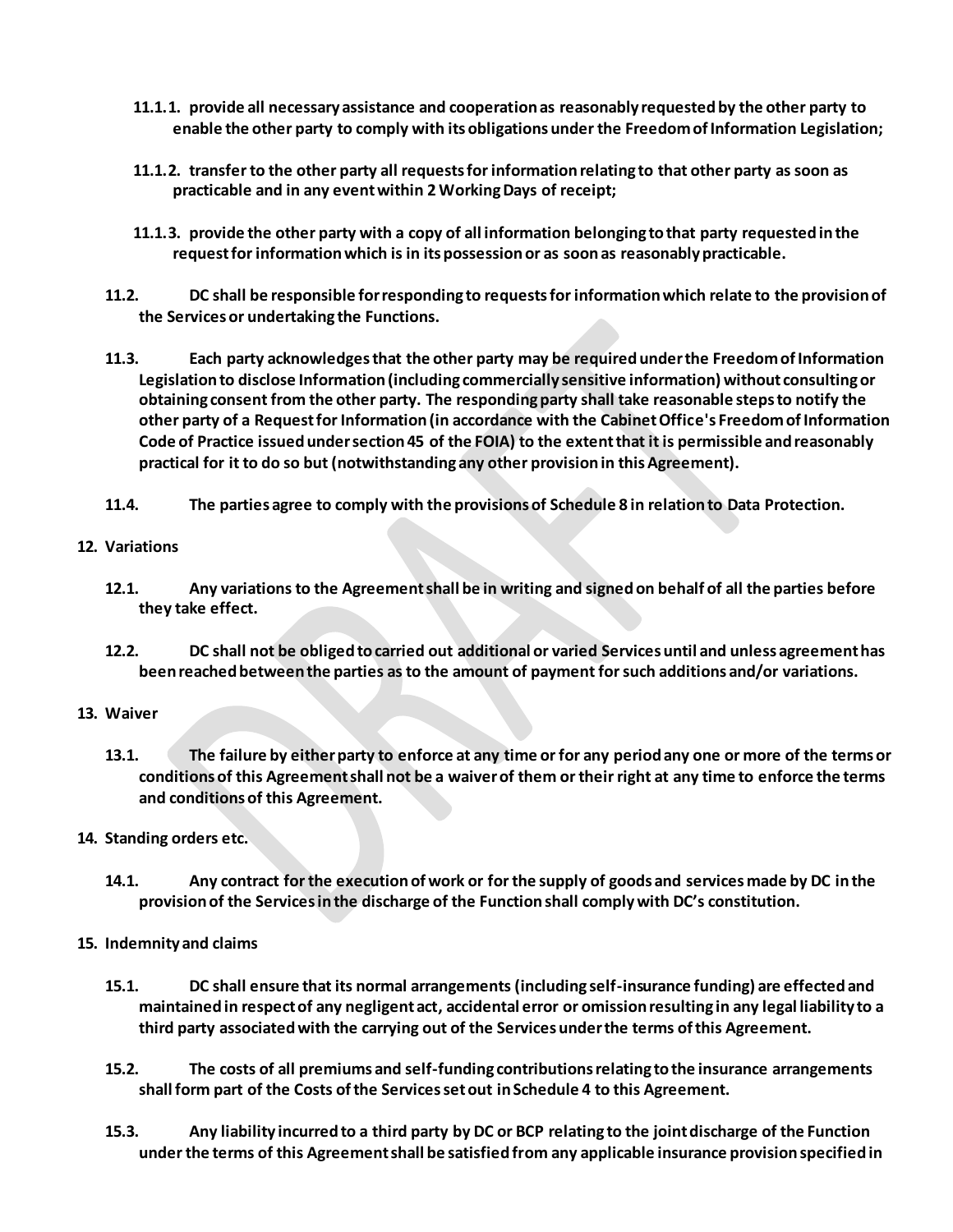**Clause XX. Provided that if liability falls partly or wholly outside such provision the cost thereof shall form part of the Costs of the Services set out in Schedule 4 to this Agreement.**

- **15.4. Any claim pursuant to Clause XX shall be handled by DC. DC shall keep BCP informed as necessary of the progress and outcome of any such claim.**
- **16. Partnership and relationship management including dispute resolution**
	- **16.1. Both parties shall agree to work together in a collaborative business-like manner. They will ensure that they use their best endeavours and will engage openly and proactively to resolve all business matters, service issues, required performance improvements, risks and most importantly - recognition of the Service's successes.**
	- **16.2. Both parties will ensure their employee behaviours and values are upheld and quality service management and reputation are maintained.**
	- **16.3. Both parties will ensure equality, diversity and inclusion are at the heart of the business working to positive community and employee outcomes ensuring that the JAS vision meets both parties' principles and values. Officers and members will collaborate to provide positive guidance, advice and encourage development in a solution focussed way.**
	- **16.4. If a dispute or service failure is identified both parties will use negotiation and agreement to proactively resolve, investigate and mitigate risk to either party by working this Agreement including any claim pursuant to Clause XX any variation in accordance with Clause XX.**
	- **16.5. If the Authorised Officers are unable to agree a resolution to a dispute, then the matter shall be referred to Joint Archives Board for consideration in accordance with the principles of clause 16.4.**
	- **16.6. If the Joint Archives Board is unable to resolve the dispute in a timely matter, it shall be referred to the senior executive or appropriate authorised officer assigned by each partner. In the unlikely event of failure to agree at this level, the issue shall be referred for determination to a mutually agreed arbiter.**

### **17. Notices**

- **17.1. Any notice or other communication given to a party under or in connection with this Agreement shall be in writing and shall be delivered by hand or by pre-paid first-class post or other next working day delivery service at the recipient's principal place of business;**
- **17.2. Any notice or communication shall be deemed to have been received:**
	- **17.2.1. if delivered by hand, at the time the notice is left at the proper address; or**
	- **17.2.2. if sent by pre-paid first-class post or other next working day delivery service, at 9.00 am on the second working day after posting;**
- **17.3. This clause does not apply to the service of any proceedings or other documents in any legal action or, where applicable, any arbitration or other method of dispute resolution.**
- **18. Consequences of Termination**
	- **18.1. During the Transition Period the parties shall agree:**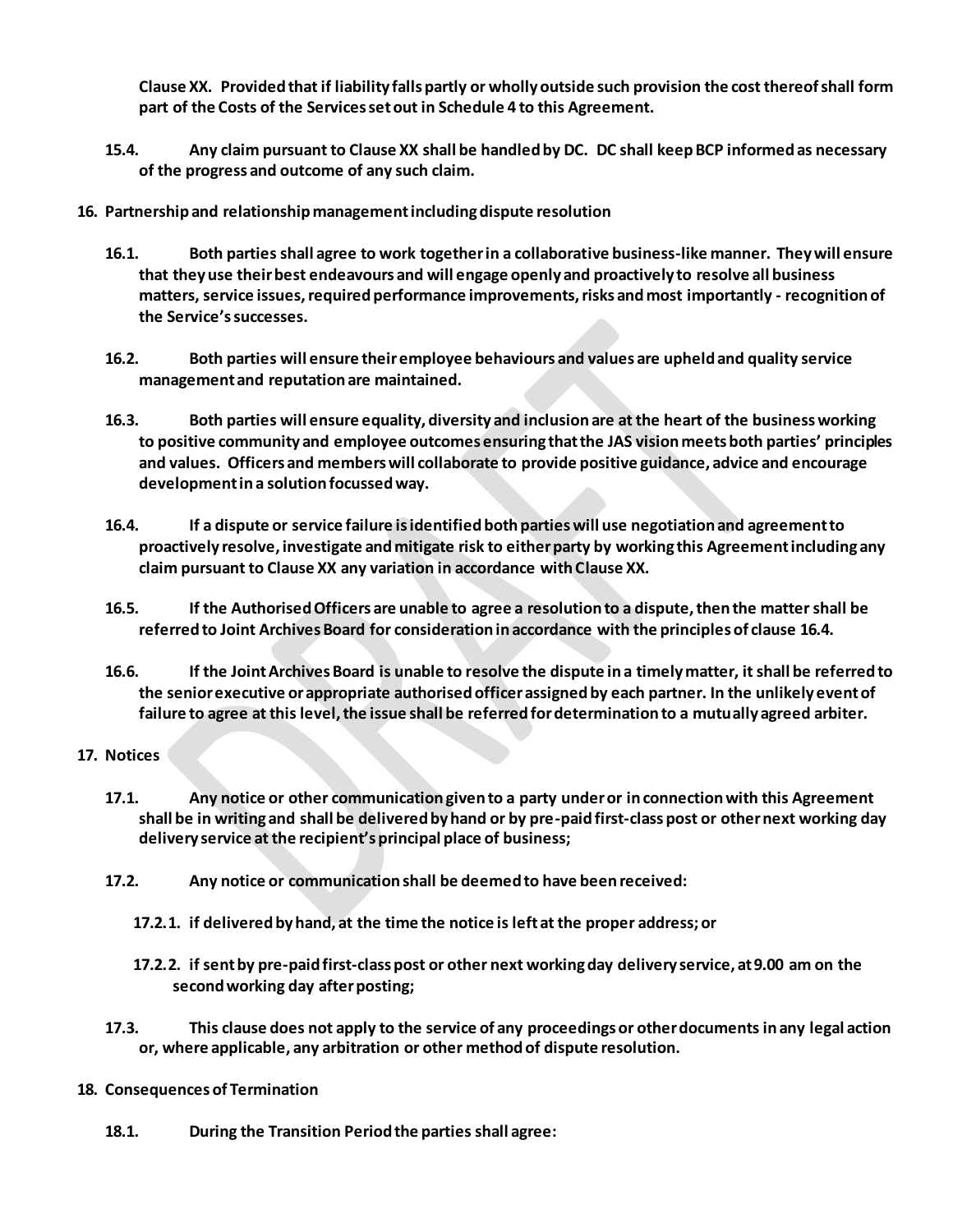- **18.1.1. the process for transfer of Archive Assets to their owning party in accordance with Schedule 7;**
- **18.1.2. the division, responsibility and transfer (where necessary) for all other Assets;**
- **18.1.3. whether confidential information shall be destroyed a returned and the relevant return date if applicable;**
- **18.1.4. the value of any outstanding liabilities relating to Term of the Agreement, including the Transition Period and determine a payment date for the same where relevant;**
- **18.1.5. the amount of any redundancy costs where the staff do not move to other employment in accordance with clause 19 Liability for redundancy costs shall be calculated in accordance with clause 19.1.**
- **19. If upon termination DC wish to reduce staff numbers, then the parties shall work together in good faith to determine any relevant TUPE or TUPE equivalent process to support employment in a separation process or in the case of any external outsourcing arrangement. If any staff engaged with the Services during the Transition Period are be entitled to redeployment then the parties agree that the staff shall be eligible for opportunities within both DC and BCP.** 
	- **19.1. Where redundancy costs are incurred, all proper and reasonable redundancy costs relating to such terminations shall be met by both parties pro rata to the agreed funding formula for the Service.**
- **20. Third Party Rights**
	- **20.1. This Agreement does not give rise to any rights under the Contracts (Rights of Third Parties) Act 1999 to enforce any term of this agreement.**
	- **20.2. The rights of the parties to rescind or vary this agreement are not subject to the consent of any other person.**
- **21. Entire Agreement**
	- **21.1. This Agreement constitutes the entire agreement between the parties and supersedes and extinguishes all previous agreements (including the First Agreement), promises, assurances, warranties, representations and understandings between them, whether written or oral, relating to its subject matter.**
	- **21.2. Each party agrees that it shall have no remedies in respect of any statement, representation, assurance or warranty (whether made innocently or negligently) that is not set out in this agreement. Each party agrees that it shall have no claim for innocent or negligent misrepresentation based on any statement in this Agreement.**
- **22. Assignment and other dealings**
	- **22.1. This Agreement is personal to the parties and neither party shall assign, transfer, mortgage, charge, subcontract, delegate, declare a trust over or deal in any other manner with any of its rights and obligations under this Agreement except in the case of a statutory transfer of powers to a new body.**
- **23. Governing Law**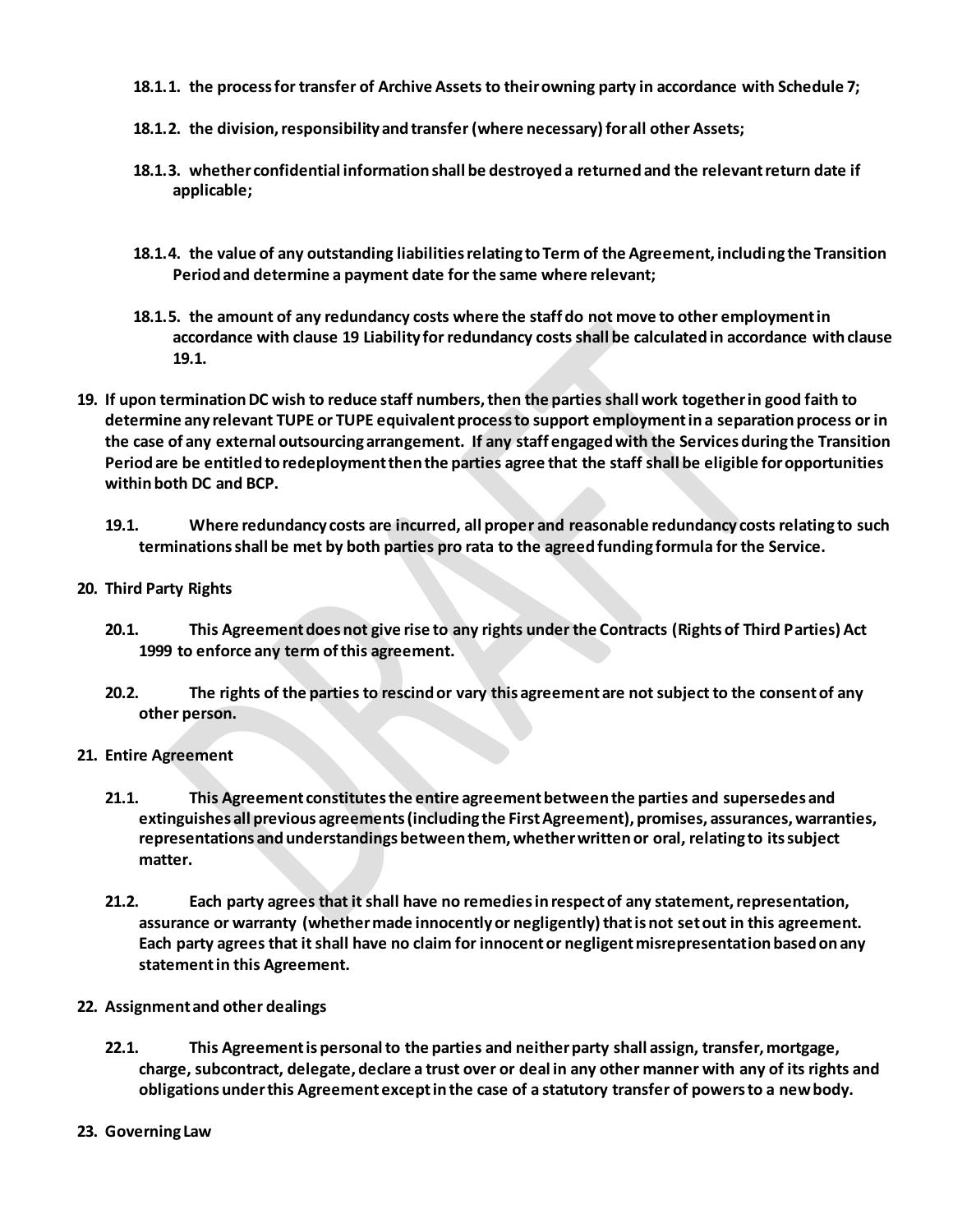- **23.1. This Agreement and any dispute or claim (including non-contractual disputes or claims) arising out of or in connection with it or its subject matter or formation shall be governed by and construed in accordance with the law of England and Wales.**
- **24. Jurisdiction**
	- **24.1. Each party irrevocably agrees that the courts of England and Wales shall have exclusive jurisdiction to settle any dispute or claim (including non-contractual disputes or claims) arising out of or in connection with this agreement or its subject matter or formation.**
	- **24.2. In Witness whereof the parties have caused their Common Seals to be hereunto affixed in the presence of:-**

**[Add in execution blocks]**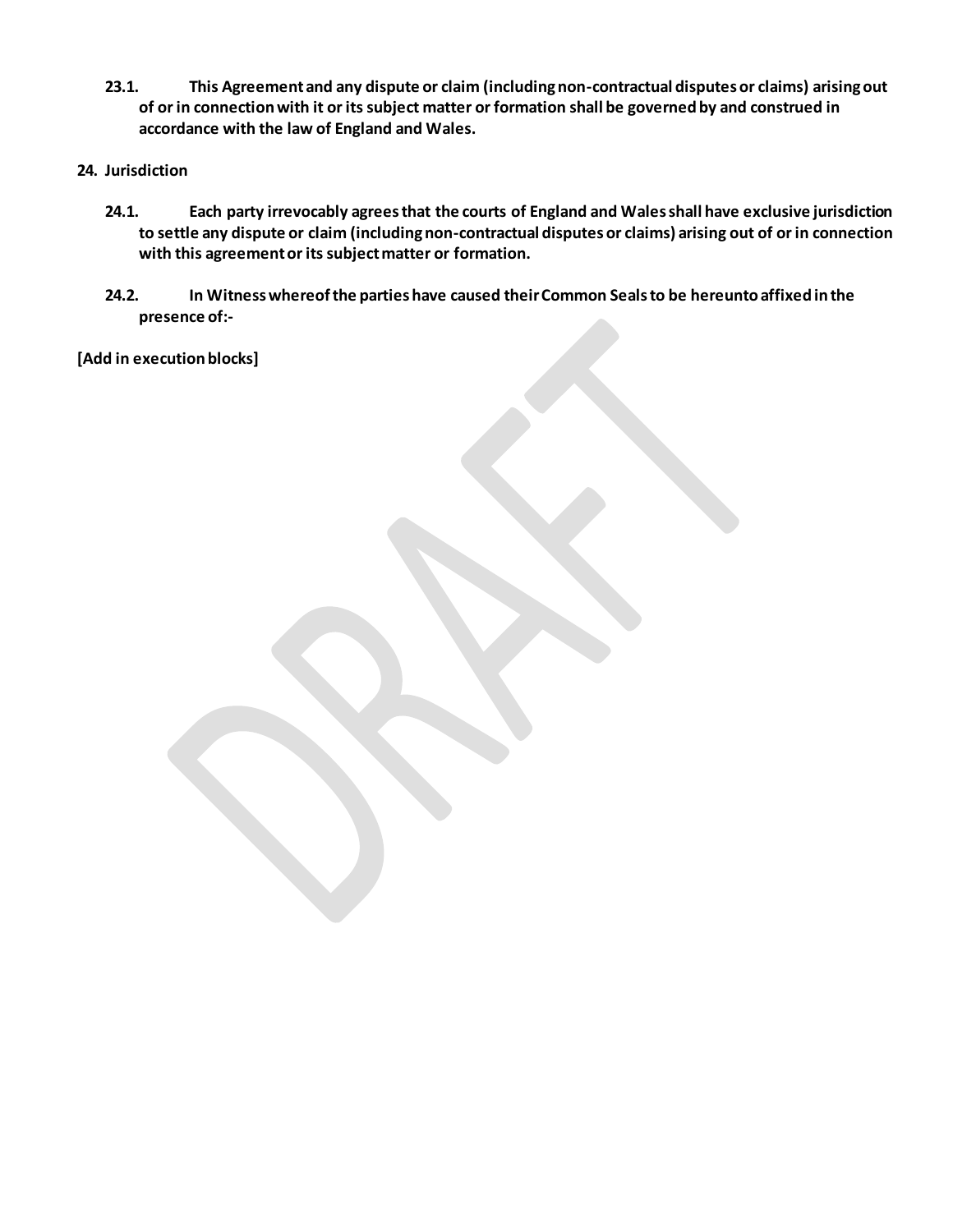## **Schedule 1 The Function – legislation and standards**

**The key functions of the archive service (Organisational Health, Collections and Stakeholder Engagement) linked to various of the statutes below are reviewed and assessed as part of Archives Accreditation which is overseen by The National Archives.** 

**The JAS is an accredited archive service and is a recognised Place of Deposit for Public Records.**

**The following items all inform, mandate or govern work undertaken by the JAS:**

- **Law of Property Act 1922 (as amended by the Law of Property (Amendment) Act 1924)**
- **Tithe Act 1936**
- **Local Government (Records) Act 1962**
- **Manorial Document Rules 1959 (amended 1963 and 1967)**
- **Public Records Acts 1958 & 1967**
- **Local Government Act 1972**
- **Parochial Registers and Records Measure 1978**
- **Freedom of Information Act 2000**
- **General Data Protection Regulations (Data Protection Act) 2018**
- **Environmental Information Regulations 2005**
- **BS4971:2017 Conservation and Care of Archive and Library Collections**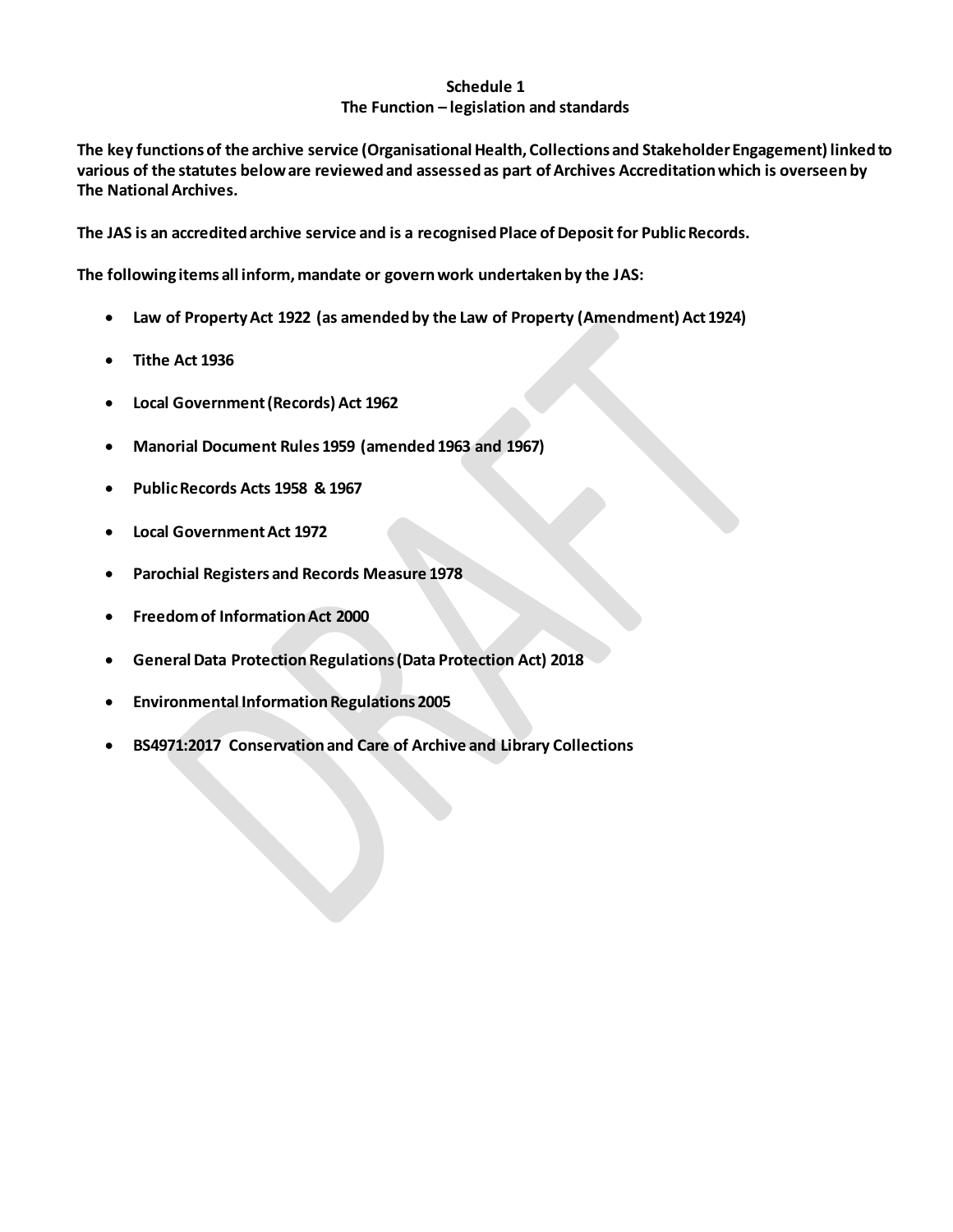## **Schedule 2 The Services of the Joint Archive Service**

- **Provision of strategic advice, planning and policy to the parties in respect of archives and records, their acquisition, preservation, terms of access and any statutory provisions that might apply. To develop and shape the JAS so that it continues to preserve archives and provide access in the widest possible sense by the most efficient means possible.**
- Acquisition (in accordance with approved Collecting Policy and Terms of Deposit see website)
- **Preservation and conservation of physical records**
- **Routine repair and maintenance of Dorset History Centre and liaison with Dorset Property over more substantial works and upgrades. The building is managed by JAS staff outside of the core corporate property portfolio.**
- **Digital preservation**
- **With the Records Management Service(s), effective safeguarding of the parties' corporate memories**
- **Advice to the owners and depositors of archives**
- **Accessioning and cataloguing of archives**
- **On-site access to archives at Dorset History Centre**
- **Digital access via online catalogue, websites and social media**
- **Public engagement through outreach, education and community partnerships**
- **Digitisation**
- **Project delivery through external funding, collaboration and partnership**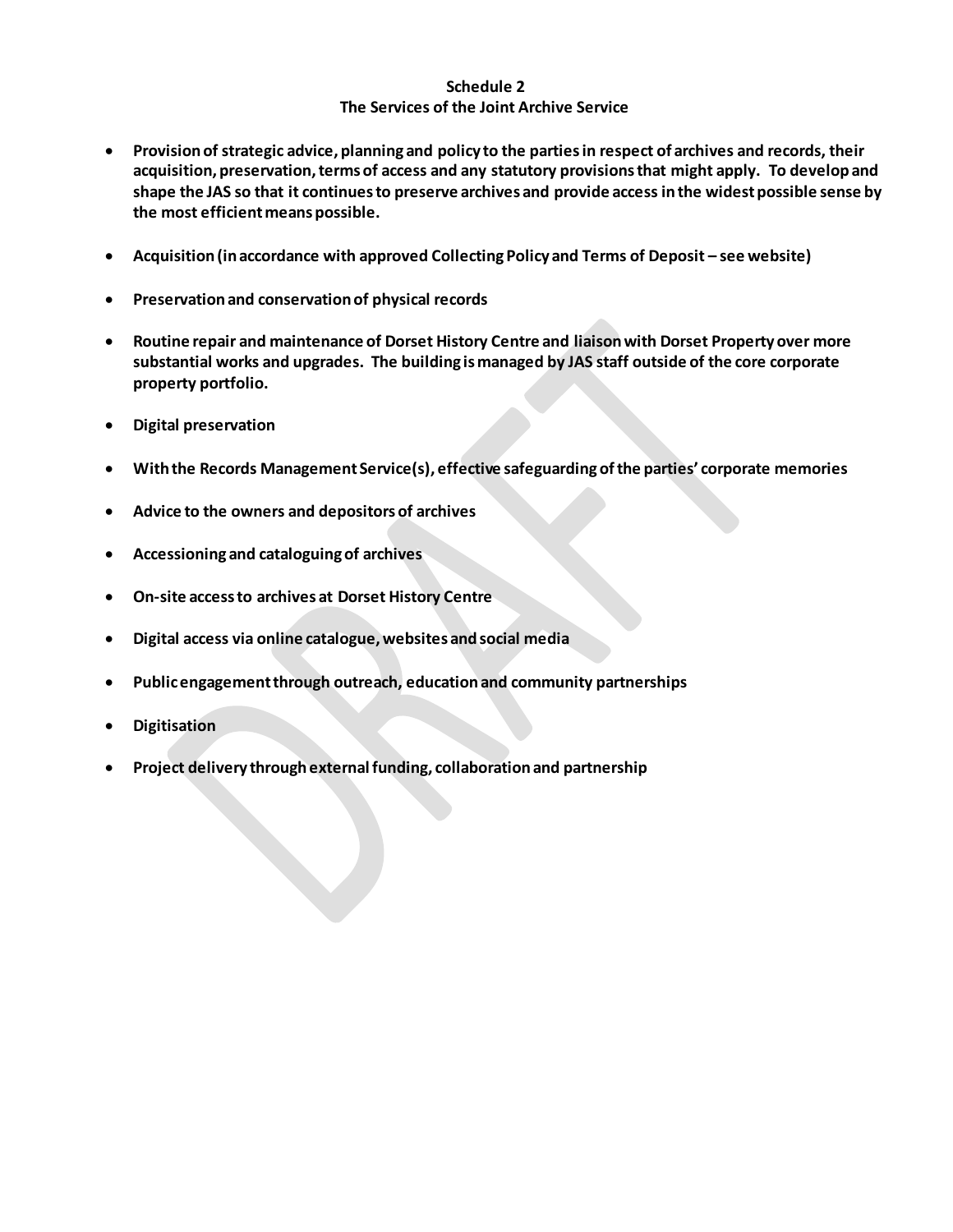### **Schedule 3**

# **Staffing establishment – functions delivered by the Joint Archive Service**

**The JAS should maintain an establishment commensurate with its role and functions, the size of its collections and the communities it serves. In broad terms, this should consist of a mixture of professional and paraprofessional roles and will include resourcing to cover the following areas:**

# **Professional**

- **Management (strategic)**
- **Management (operational)**
- **Archives (physical collections)**
- **Archives (digital)**
- **Public Services including communications**
- **Community and public engagement**
- **Conservation**

## **Para-professional**

- **Site support and caretaking**
- **Financial and administrative support**
- **Digitisation**
- **Collections care – physical and digital**
- **Public service support**
- **Customer Access Point – Reception and Business Support**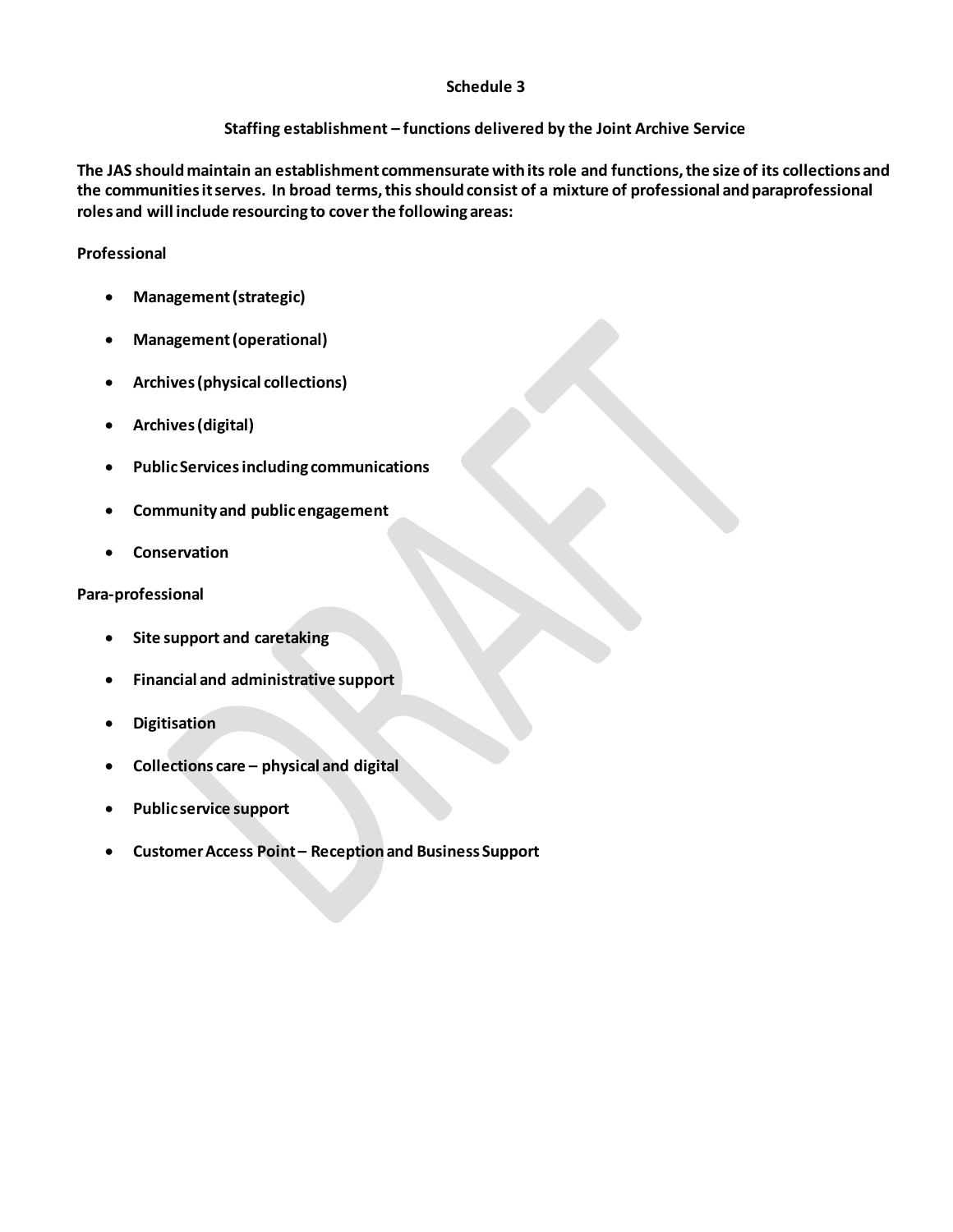### **Schedule 4 Finance and Cost Share**

- 1. **The Costs of the Services in each financial year shall be calculated and apportioned between the parties in accordance with the provisions of this Schedule.**
- 2. **The parties shall pay a contribution towards the Cost of the Services in proportion to the population base as determined by the Registrar-General's (ONS) most recent published mid-year figures prior to the start of the relevant financial year.**

**For the purposes of this Schedule the 'Costs of the Services' shall mean the total estimated annual cost of the following:**

- **Proper and reasonable expenditure incurred in relation to the Services**
- **Central Support Services as required including, but not limited to Accountancy, Audit, Payroll HR & OD, Legal, IT and Property.**
- **The premises occupied by the Services and running costs, repairs and maintenance**
- **Employment of the staff including all costs or payments of whatever nature arising out of the termination of their employment by DC**
- **Stationery and other consumables, transport and such other proper and reasonable expenditure of a variable nature which may occur from time to time for the proper provision of the Services.**
- 3. **BCP, upon receipt of an invoice shall pay to DC's nominated accountancy officer in each year, the amount of their contribution to the Cost of the Services in a single payment.**
- 4. **In the event of contributions not being approved by the parties before the commencement of the financial year or any dispute or difference regarding the apportioned contributions, each party shall make a payment pending the resolution of the dispute by agreement between the parties or arbitration in accordance with clause XXX.**
- 5. **The JAS may hold relatively moderate financial reserves in order to manage ongoing pieces of work or to pay one-off expenses. The Joint Archives Board will perform its role in monitoring and reviewing budget and may recommend the use of reserves. The level (amount) of reserves and decision on the budget out-turn and commitment or prediction of any underspend or overspend of JAS budget will be determined by 151 officers through the ongoing / usual budget monitoring process and report clearance prior to JAB meetings.**
- 6. **All proper and reasonable costs of incidental to the decommissioning of the Services upon the expiry of this Agreement shall be apportioned between the parties pro rata and in proportion to the population base of each authority as per the most recent ONS figures.**

# **Capital costs**

7. **DC holds sole and undivided title to the Dorset History Centre building, its fixtures and fittings. DC will therefore be responsible for furnishing capital funding to provide for any future extension or alteration to the DHC estate whether that relates to archive storage or to public or staff facilities. DC will discuss any proposed changes with BCP and will ensure that there is full transparency over costs and any consequential implication there might be for the future revenue funding for the service. Capital programmes will be presented to the Joint Archive Board for information, engagement and support for recommendation prior to progressing to Dorset Council Overview Committee and or Cabinet.**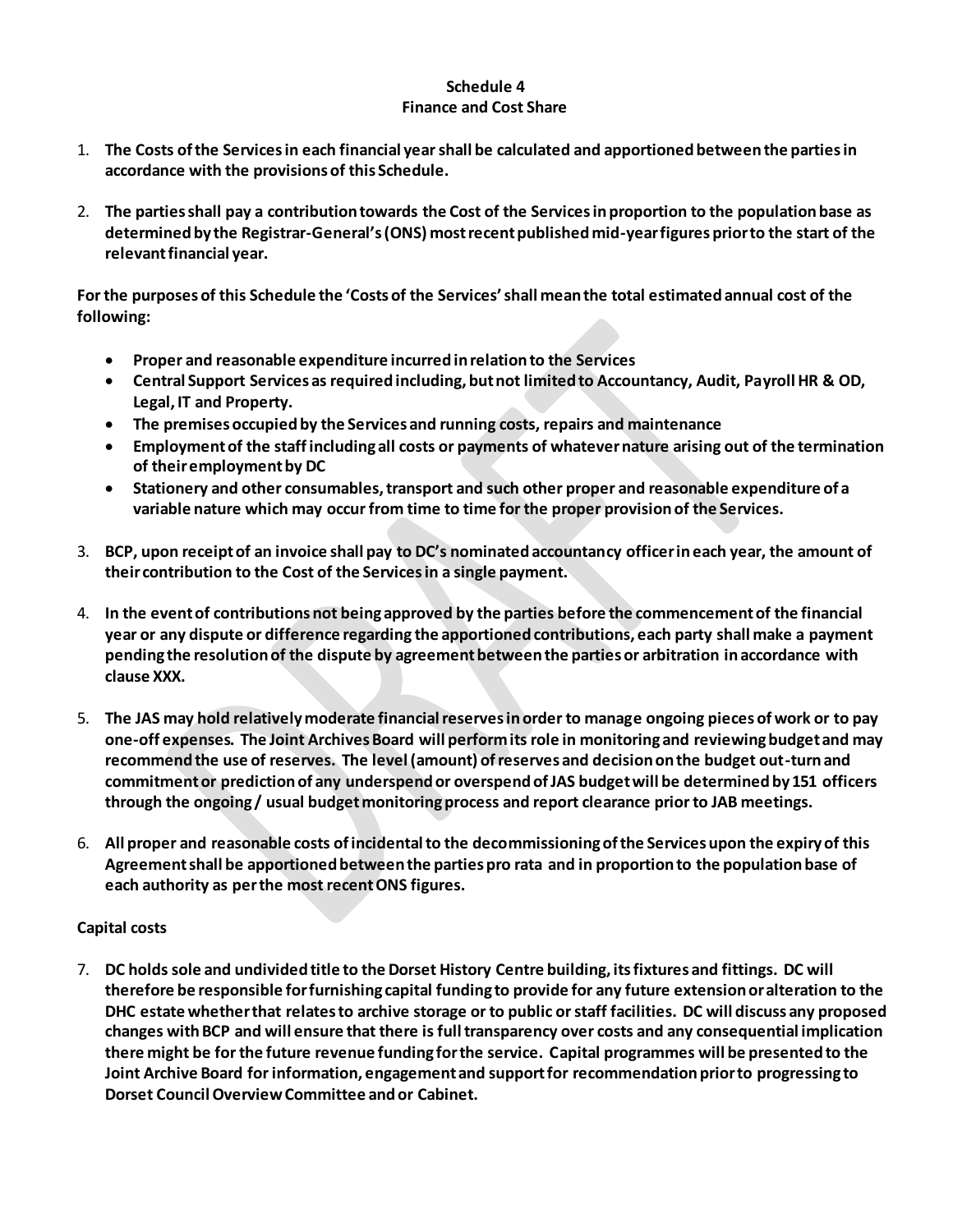- 8. **Any costs incurred by DC as the host authority related to interest payments resulting from prudential borrowing undertaken to fund capital improvements to the DHC building will be apportioned pro rata to population.**
- 9. **Capital costs for other service-related items such as equipment; technology; hardware and software would be treated as shared costs, apportioned pro rata to population, and processed via a business case decision taken through the Joint Archives Board for recommendation to each council if required.**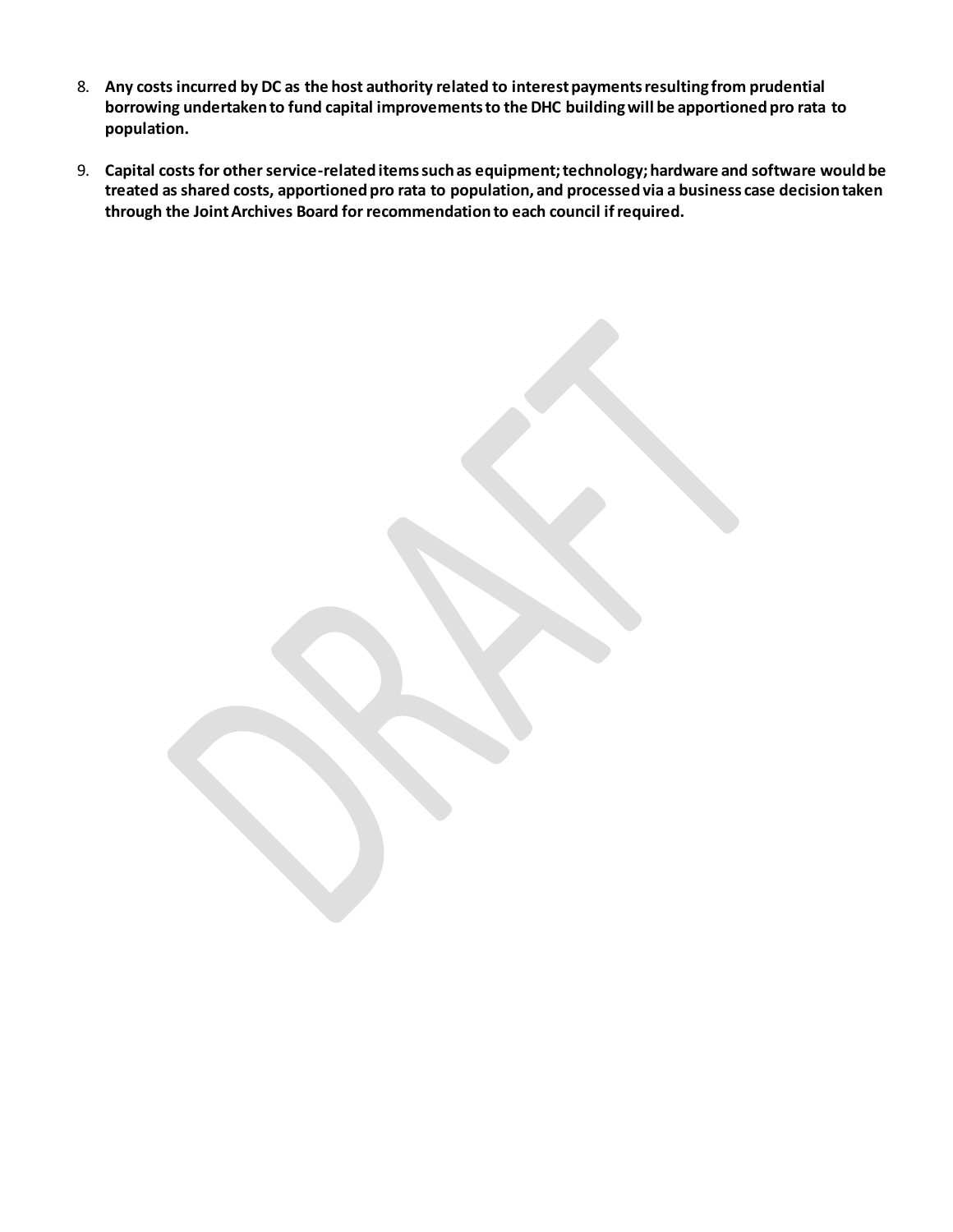# **Schedule 5 Governance Arrangements for Joint Archive Service**

**Joint Archives Board (JAB)**

**Overall purpose and objectives** 

**The JAB is an executive body of members and officers drawn from both funding councils. It will:**

- **Act as the principal governing and oversight body for the JAS and the forum in which both councils can articulate their views and preferences on the service and its activities, its strategic direction and the JAS's relationship to services within each council and with external partners.**
- **Oversee with the activities of the JAS's business, consider and approve business plans, service plans, policies, procedures and an annual budget. that have been recommended.**
- **Monitor the operating and financial performance of the JAS, prioritise and allocate investment and resources, consider future development, workforce development and manage any audit recommendations and the risk profile of the JAS.**
- **Provide support and guidance to the JAS in relation to the strategic priorities of both councils and how the service can support and add value.**
- **Advocate for the JAS within each council respectively, to draw attention to its activities and achievements.**

# **Authority of the Joint Archive Board**

- 1. **The JAB is mandated to govern the JAS through the adoption by both councils (via Cabinet approval) of the Joint Archives Agreement, 2022. Decisions taken by the JAB are delegated to respective portfolio holders. Where necessary, decisions can be referred to each council's Cabinet for formal endorsement.**
- 2. **The JAB does not vote on resolutions but instead works to identify the best solution for the service.**
- 3. **The JAB shall have delegated authority to oversee and govern the JAS and the full range of its activities in keeping with the terms and parameters detailed in the Joint Archives Agreement (2022).**

### **Membership**

4. **Roles correct as at date of agreement. Titles and responsibilities may change over time but the Councils will endeavour to nominate officers of equivalent seniority and general remit for any future configuration of this body**

# **Elected Members: (voting)**

- 5. **The JAB shall consist of 6 members including both Cabinet Portfolio Holders responsible for the relevant service area and two other elected councillor appointed by each Council. Portfolio holders as at May 2022 are:** 
	- **Portfolio Holder: Customer and Communities for Dorset Council (or equivalent)**
	- **Portfolio Holder: Culture and Vibrant Placesfor BCP Council (or equivalent)**
- 6. **Each Council may appoint a substitute.**
- 7. **Each Council may remove its appointed elected members and appoint different members by giving written notice to host authority (Dorset Council) Democratic Services.**
- 8. **Each member of the JAB shall have one vote. Decisions shall be made by simple majority vote.**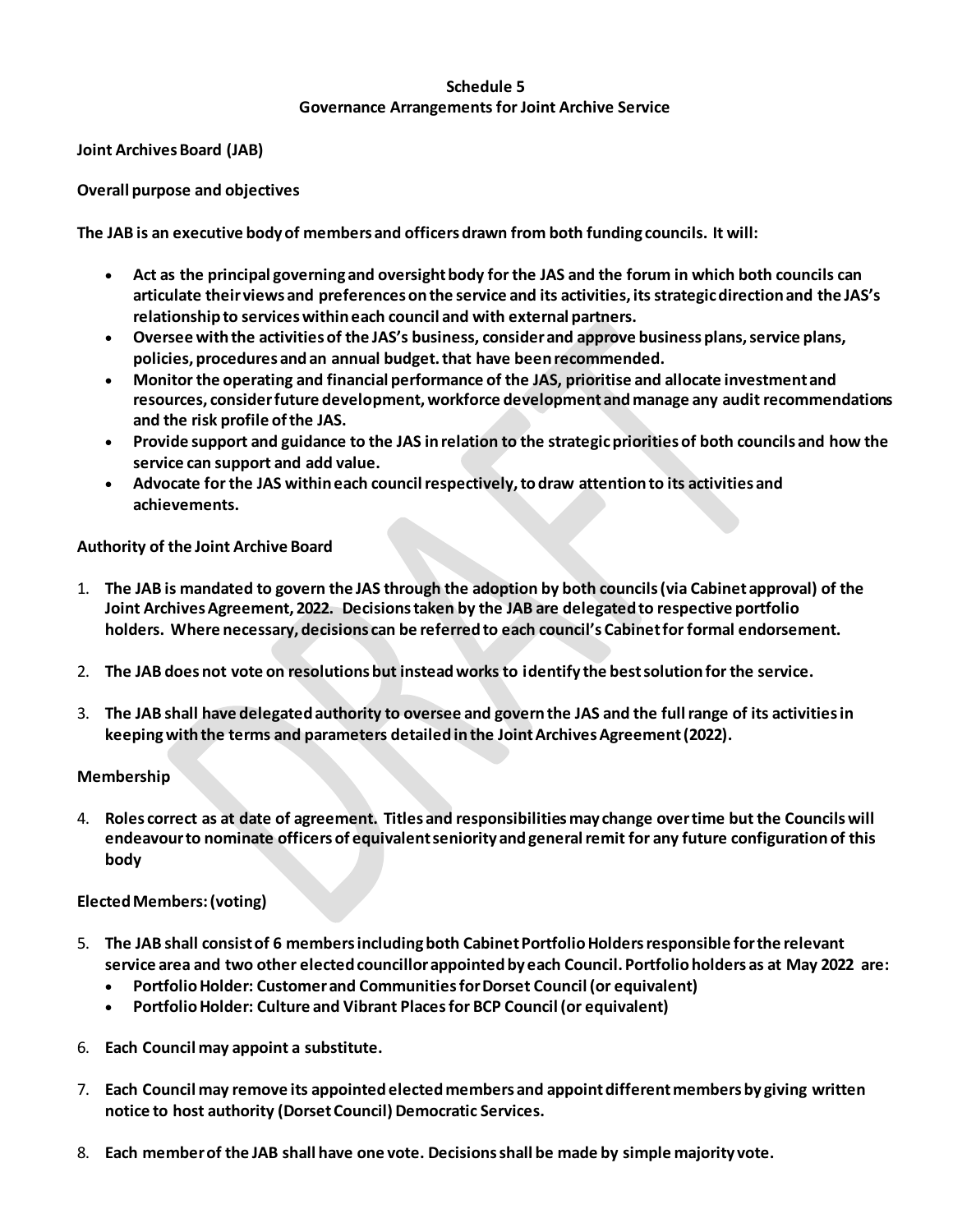8.1 **A decision is only made if there are three 'yes' votes**

# **Officers: (non-voting)**

**The JAB officer membership shall consist of Officers as appropriate or equivalent substitute:**

- **Appropriate Executive Director or Director (Dorset Council)**
- **Appropriate Director (Bournemouth, Christchurch and Poole Council)**
- **Appropriate Head of Service (Bournemouth, Christchurch and Poole Council)**
- **Appropriate Head of Service (Dorset Council)**
- **Service manager for Archives and Records (Dorset & Bournemouth, Christchurch and Poole Councils)**
- **Chairman of Dorset Archives Trust (invited as observer)**
- 9. **The JAB may co-opt any other person whom it thinks appropriate to be a non-voting member of the Board / Joint Committee to advise, support or report to as and when required in order to support the business and transformational activities of the Joint Archive Service.**

## **Chair of the JAB**

10. **The role of chairman shall alternate biennially between the relevant Portfolio Holder of BCP and Dorset Councils.**

## **Quorum**

11. **The quorum for a meeting of the JAB shall be one member representative from each of the two Councils.**

**Proceedings: Time and place of meetings** 

- 12. **The JAB will meet, as required, which is expected to be three meetings per year with a minimum of two meetings a year in person, hybrid or virtually as appropriate.**
- 13. **Additionally, the Chair, may call for additional meetings when considered appropriate.**
- 14. **Meetings may be held in either DC or BCP accommodation alternately or at the Chair's discretion via MS Teams.**
- 15. **Meetings will be held in public unless exempt business is under consideration.**

**Terms of Reference for Joint Archives Board** 

16. **Through scrutiny, advice and challenge the board is responsible for overseeing the work of JAS and is responsible for advising and approving strategic and financial planning decisions in respect of the service subject to each authority's overall corporate budget and policy setting requirements.**

**The JAB is responsible for making the following decisions:**

- **agreeing policies for the service in accordance with national and local guidelines;**
- **which bids and programmes the JAS will become involved with**
- **determining future strategy**
- **approve audit reports, recommendations and actions**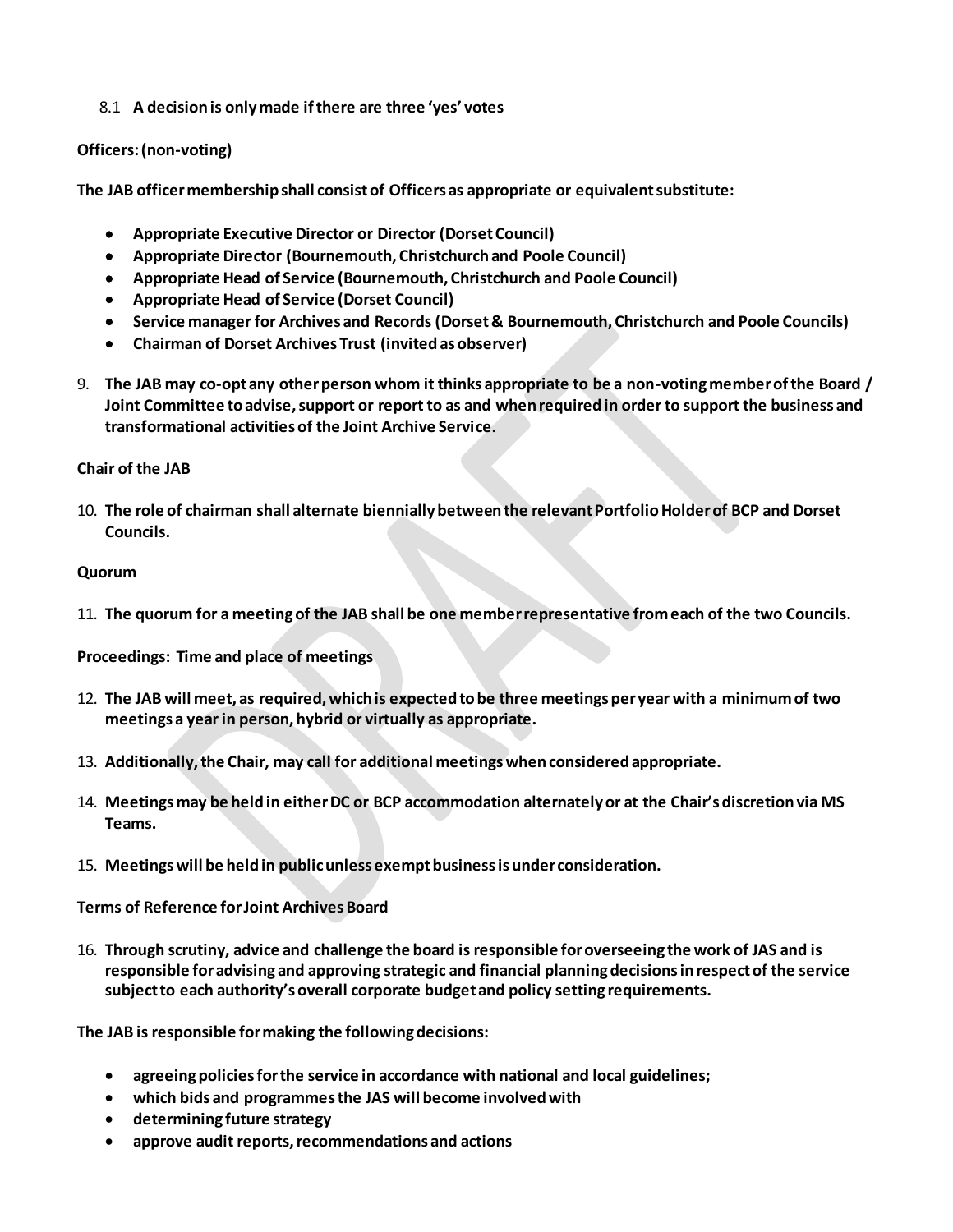**Adopt appropriate accreditation schemes and assure legal compliance of the service**

**The JAB is responsible for approving the following:**

- **Final form bid submissions created by the service**
- **JAS five year service plan**

**The JAB shall make recommendations to the two participating Councils on:**

 **the JAS budgets, optimisation and management of reserves, resources and future investments for service development**

**The JAB is responsible for monitoring:**

- **the effective operation of the Joint Archive Service within the available budget;**
- **operational, transformation / project and financial performance of the business**
- **identification and management of risk**

### **Reporting**

17. **Decisions made by the board will be noted in the form of minutes with actions, notes and decision records created and circulated after the meeting by Democratic Services.** 

#### **Resources**

- 18. **The JAB will be supported by DC's Democratic Services**
- 19. **Meeting agenda and papers including the minutes of previous meetings will be circulated at least one week prior to meetings and will be published on Dorset Council's website unless they contain exempt material.**
- 20. **Meetings will be set in advance and will be amended if business requires urgent attention.**

### **Escalation**

21. **In the event that the JAB is unable to agree a position on a matter of JAS business, the issue at hand will be escalated via Portfolio holders of both councils to their respective Cabinets for a decision and then to arbitration via the two leaders.**

#### **Review**

22. **The Terms of Reference for the JAB will be reviewed every two years with a potential for amendments to be introduced by one or other of the councils at meetings of the Joint Archive Board. Dorset Council will administer any changes through its Democratic Services and will ensure version control.**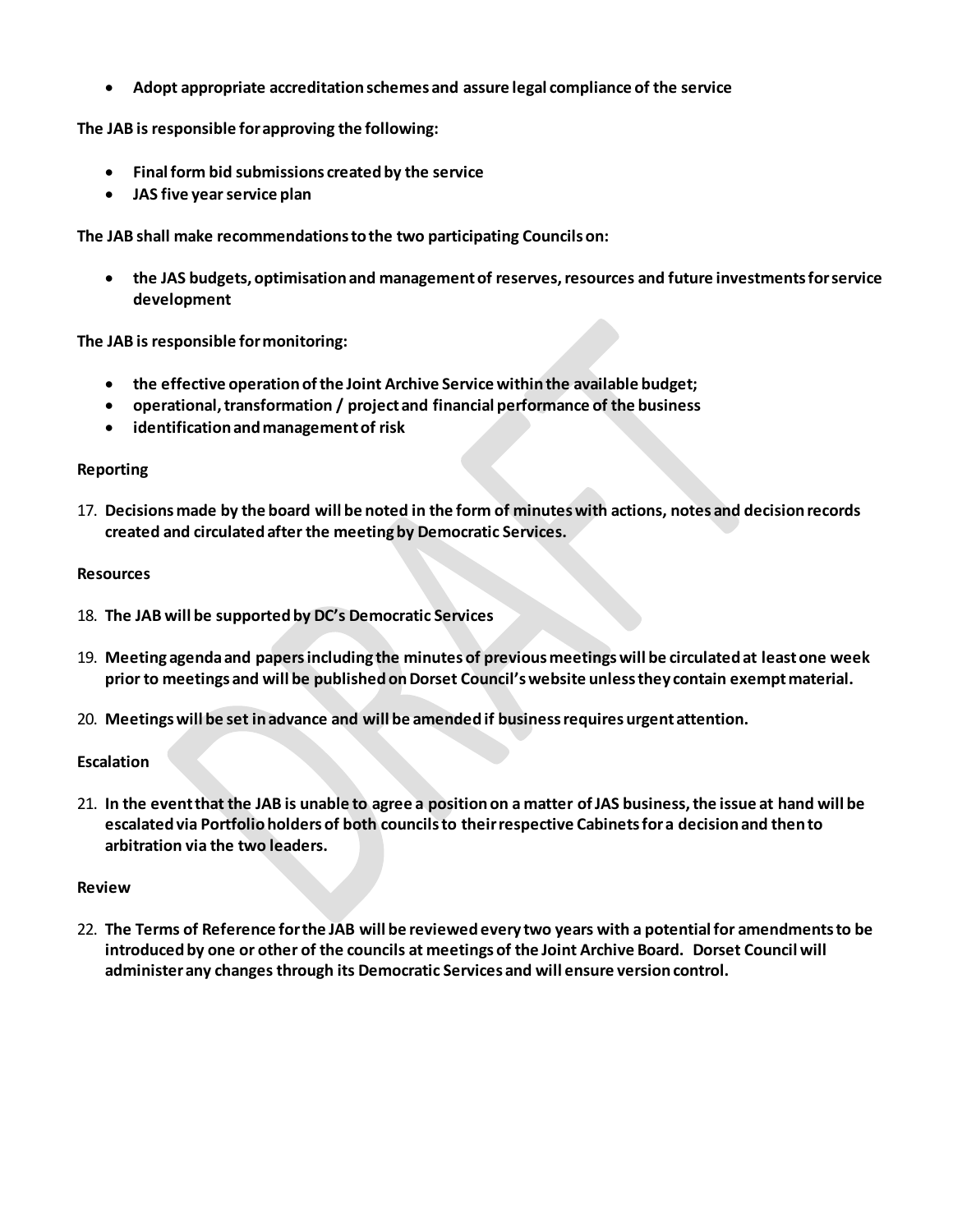# **Schedule 6 Archive Assets**

**Archives and Archive Collections**

**Integrity of Archives or Archive Collections**

1. **No Archive or Archive Collection should be divided. An Archive is an accumulation of records, however large or small, with a single provenance and can vary in size from a single document to several hundred thousand items.**

**Ownership of Archives or Archive Collections**

- 2. **The ownership of Archives or Archive Collections created by the two parties or their predecessor bodies (prior to 2019) sits with either BCP or DC respectively.**
- 3. **Archives or Archive Collections, both hard copy and digital are held and will continue to be acquired via deposit, donation or purchase. The majority of these records are held in the custody of the JAS on behalf of individuals or organisations outside the two parties. These comprise:**
	- **Archives or Archive Collections deposited with the JAS before 1 April 2019 or subsequently deposited.**
	- **Archives or Archive Collections donated or deposited on indefinite loan with DC acting as host council for the JAS but under various statutory provisions (e.g. Public Records, Manorial Records, Tithe Records, Church of England Records).**

### **Record-keeping**

4. **A register of all accessions of Archives or Archive Collections is, and will be, maintained by the JAS. This records the general content of each accession, a unique numerical identifier, a reference and the terms on which the material was acquired. Other metadata relating to formats, copyright etc will also be recorded where appropriate.**

# **On termination of this Agreement**

- 5. **In the event of a disaggregation of the JAS, Archives or Archive Collections and all intellectual property therein pertaining primarily to either BCP or DC administrative areas (respectively) whether acquired by donation, on deposit or by purchase would devolve to responsibility of each party respectively. Arrangements relating to Archives or Archive Collections held under the terms of legislation or statutory provision or inspection (e.g. Public Records) would require to be approved by or on behalf of the relevant authorities.**
- 6. **Upon any future disaggregation of the JAS, the disposition and access terms relating to Archives or Archive Collections that are county-wide in nature (e.g. Coroner) would need to be agreed between the parties or their successor bodies.**
- 7. **All catalogue information relating to Archives or Archive Collections will be shared openly with both parties.**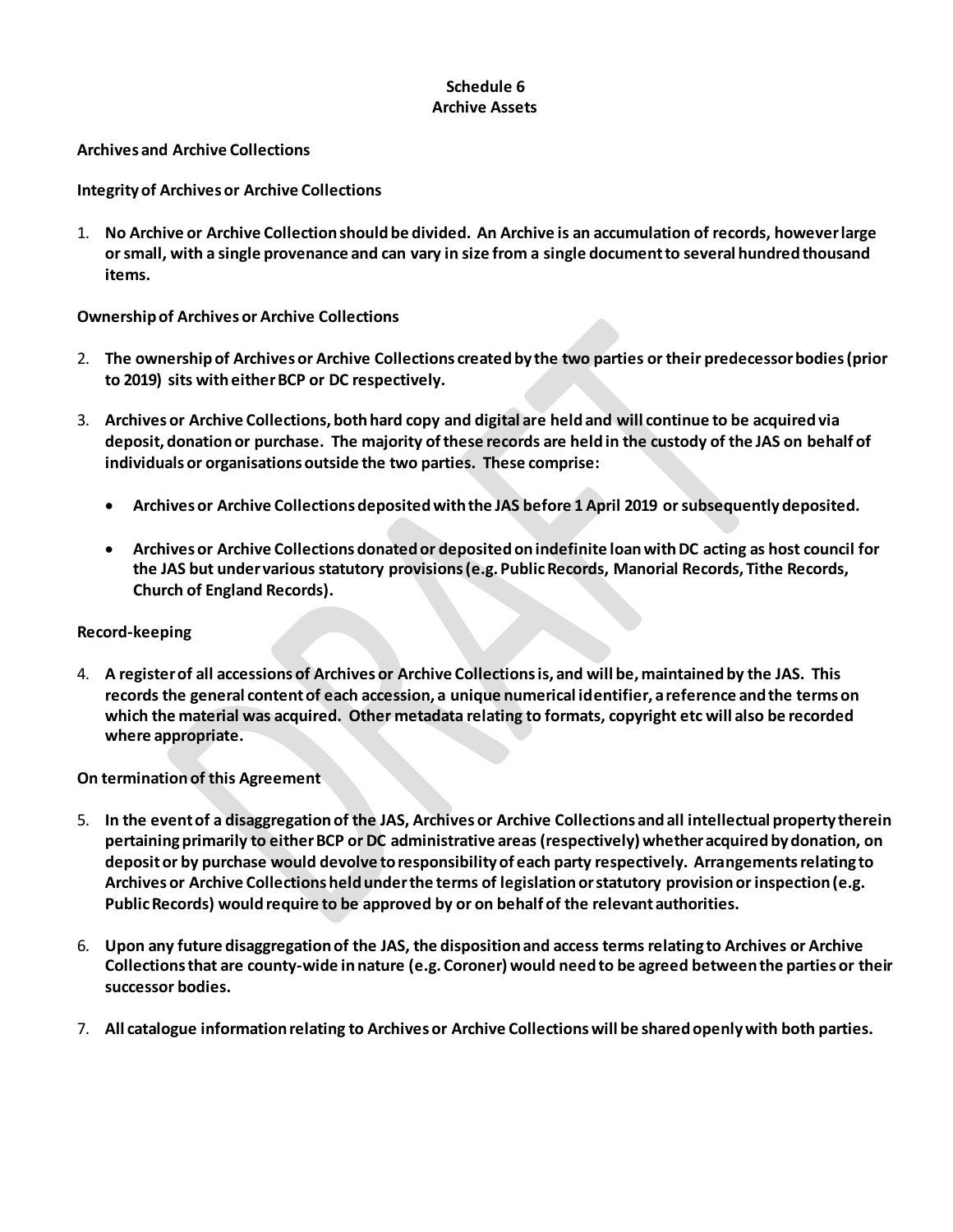# **Schedule 7 Data Protection**

#### **Part 1 – Data Processing Terms**

#### **1. Definitions**

**For the purposes of this Agreement, the following terms shall have the following meanings:**

- **1.1. Data Protection Legislation: all applicable data protection and privacy legislation in force from time to time in the UK including the UK GDPR; the Data Protection Act 2018 (DPA 2018) (and regulations made thereunder) and the Privacy and Electronic Communications Regulations 2003 (SI 2003/2426) as amended and all other legislation and regulatory requirements in force from time to time which apply to a party relating to the use of personal data (including, without limitation, the privacy of electronic communications) and the guidance and codes of practice issued by the Information Commissioner or other relevant regulatory authority and applicable to a party;**
- **1.2. Data Protection Impact Assessment: an assessment by the Controller of the impact of the envisaged processing on the protection of Personal Data;**
- **1.3. Controller, Processor, Data Subject, Personal Data, Personal Data Breach, Data Protection Officer have the meaning given in the Data Protection Legislation;**
- **1.4. Data Loss Event: any event that results, or may result, in unauthorised access to Personal Data held by the Processor under this Agreement, and/or actual or potential loss and/or destruction of Personal Data in breach of this Agreement, including any Personal Data Breach;**
- **1.5. Data Subject Request: a request made by, or on behalf of, a Data Subject in accordance with rights granted pursuant to the Data Protection Legislation to access their Personal Data;**
- **1.6. DPA 2018: Data Protection Act 2018;**
- **1.7. EU GDPR: the General Data Protection Regulation (Regulation (EU) 2016/679);**
- **1.8. Processor Personnel means all directors, officers, employees, agents, consultants and contractors of the Processors and/or of any Sub-Processor engaged in the performance of its obligations under this Agreement;**
- **1.9. Protective Measures: appropriate technical and organisational measures which may include: pseudonymising and encrypting Personal Data, ensuring confidentiality, integrity, availability and resilience of systems and services, ensuring that availability of and access to Personal Data can be restored in a timely manner after an incident, and regularly assessing and evaluating the effectiveness of the such measures adopted by it;**
- **1.10. Sub-processor: any third party appointed to process Personal Data on behalf of that Processor related to this Agreement.**
- **1.11. UK GDPR: has the meaning given to it in section 3(10) (as supplemented by section 205(4)) of the Data Protection Act 2018.**
- **2. Data Protection**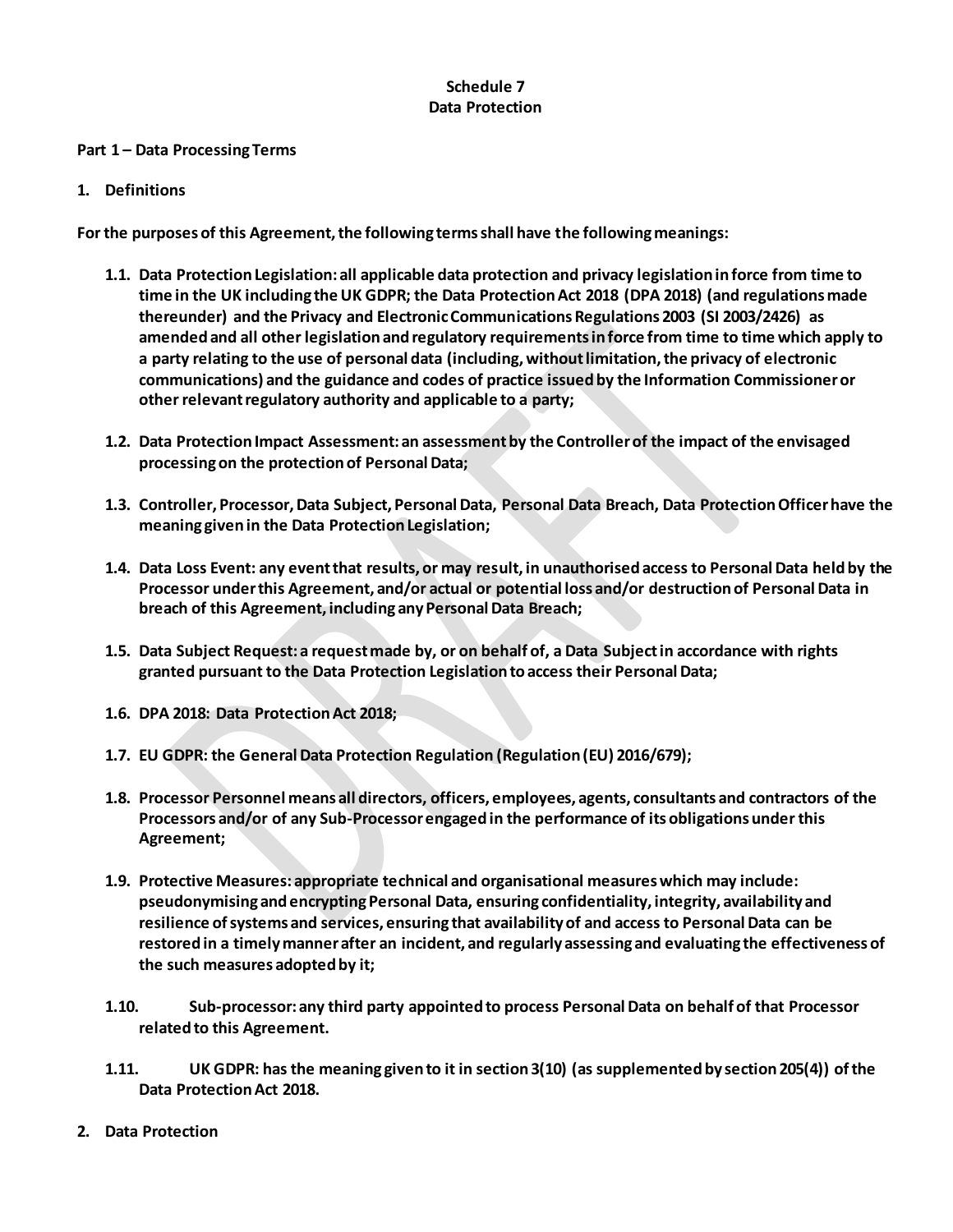- **2.1. Both Parties will comply with all applicable requirements of the Data Protection Legislation. Clauses 2.1 to 2.14 inclusive apply to the Processing of Personal Data and is in addition to, and does not relieve, remove or replace, a Party's obligations or rights under the Data Protection Legislation.**
- **2.2. The Parties acknowledge that for the purposes of the Data Protection Legislation, BCP is the Controller and DC is the Processor. The only processing that the Processor is authorised to do is listed in Part 2 of this Schedule by the Controller and may not be determined by the Processor.**
- **2.3. The Processor shall notify the Controller immediately if it considers that any of the Controller's instructions infringe the Data Protection Legislation.**
- **2.4. The Processor shall provide all reasonable assistance to the Controller in the preparation of any Data Protection Impact Assessment prior to commencing any processing. Such assistance may, at the discretion of the Controller, include:**
	- **2.4.1. a systematic description of the envisaged processing operations and the purpose of the processing;**
	- **2.4.2. an assessment of the necessity and proportionality of the processing operations in relation to the Services;**
	- **2.4.3. an assessment of the risks to the rights and freedoms of Data Subjects; and**
	- **2.4.4. the measures envisaged to address the risks, including safeguards, security measures and mechanisms to ensure the protection of Personal Data.**
- **2.5. The Processor shall, in relation to any Personal Data processed in connection with its obligations under this Agreement:**
	- **2.5.1. process that Personal Data only in accordance with Part 2 of this Schedule, unless the Processor is required to do otherwise by law. If it is so required, the Processor shall promptly notify the Controller before processing the Personal Data unless prohibited by law;**
	- **2.5.2. ensure that it has in place Protective Measures, which are appropriate to protect against a Data Loss Event, which the Controller may reasonably reject (but failure to reject shall not amount to approval by the Controller of the adequacy of the Protective Measures) having taken account of the:**
		- **2.5.2.1. nature of the data be protected;**
		- **2.5.2.2. harm that might result from a Data Loss Event;**
		- **2.5.2.3. state of technological development; and**
		- **2.5.2.4. cost of implementing any measures;**
	- **2.5.3. ensure that:**
		- **2.5.3.1. the Processor Personnel do not process Personal Data except in accordance with this Agreement (and in particular Part 2 of this Schedule);**
			- **2.5.3.1.1. it takes all reasonable steps to ensure the reliability and integrity of any Processor Personnel who have access to the Personal Data and ensure that they:**
			- **2.5.3.1.2. are aware of and comply with the Processor's duties under this clause;**
			- **2.5.3.1.3. are subject to appropriate confidentiality undertakings with the Processor or any Sub-processor;**
			- **2.5.3.1.4. are informed of the confidential nature of the Personal Data and do not publish, disclose or divulge any of the Personal Data to any third Party unless directed in writing to do so by the Controller or**
			- **2.5.3.1.5. as otherwise permitted by this Agreement; and**
			- **2.5.3.1.6. have undergone adequate training in the use, care, protection and handling of Personal Data; and**
	- **2.5.4. not transfer Personal Data outside of the UK unless the prior written consent of the Controller has been obtained and the following conditions are fulfilled:**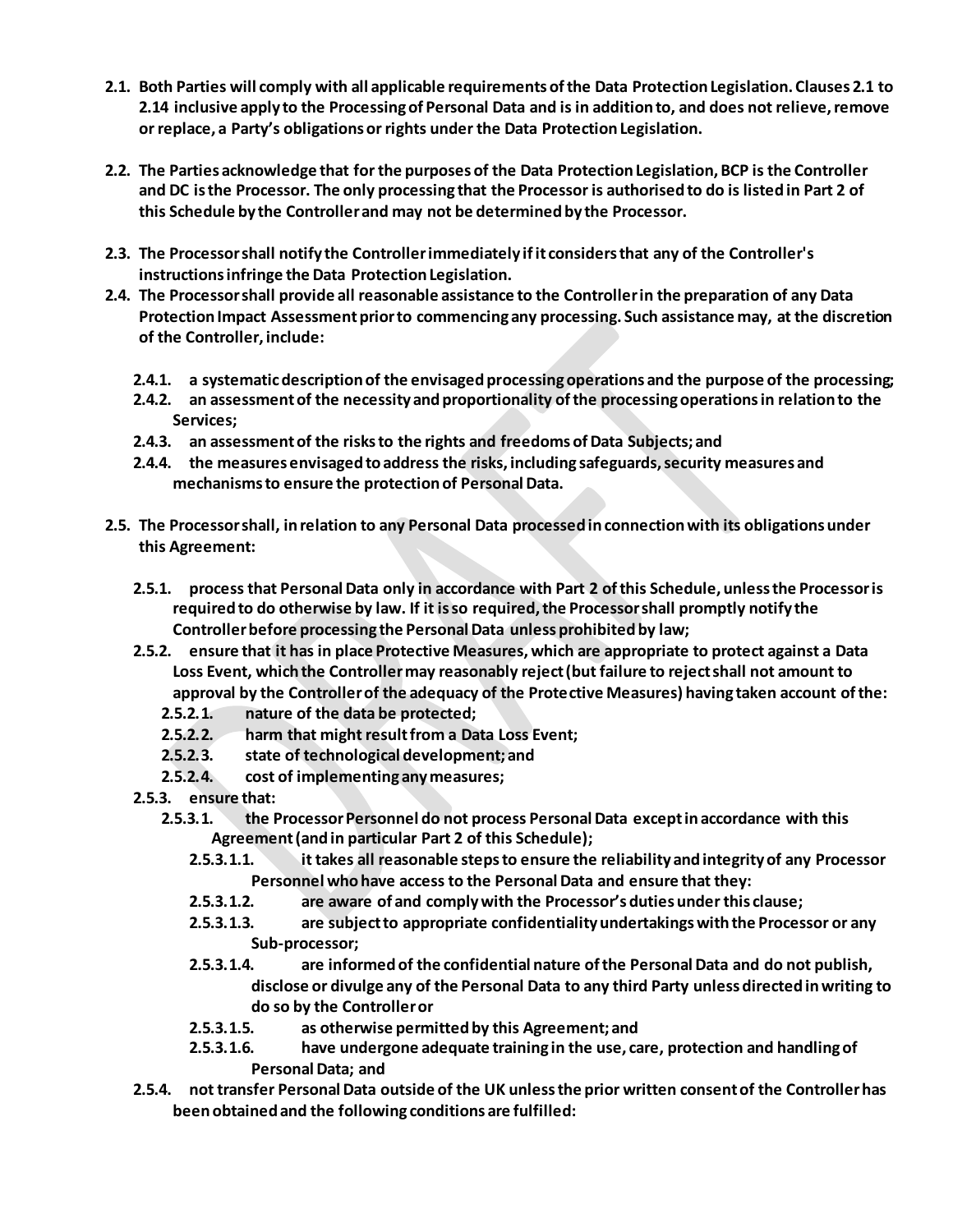- **2.5.4.1. the Controller or the Processor has provided appropriate safeguards in relation to the transfer (in accordance with Part 3 of the DPA 2018 and UK GDPR) as determined by the Controller;**
- **2.5.4.2. the Data Subject has enforceable rights and effective legal remedies;**
- **2.5.4.3. the Processor complies with its obligations under the Data Protection Legislation by providing an adequate level of protection to any Personal Data that is transferred (or, if it is not so bound, uses its best endeavours to assist the Controller in meeting its obligations); and**
- **2.5.4.4. the Processor complies with any reasonable instructions notified to it in advance by the Controller with respect to the processing of the Personal Data;**
- **2.5.5. at the written direction of the Controller, delete or return Personal Data (and any copies of it) to the Controller on termination of the Agreementunless the Processor is required by law to retain the Personal Data.**
- <span id="page-19-0"></span>**2.6. Subject to Clause 2.7, the Processor shall notify the Controller immediately if it:**
	- **2.6.1. receives a Data Subject Request (or purported Data Subject Request);**
	- **2.6.2. receives a request to rectify or erase any Personal Data;**
	- **2.6.3. receives any other request, complaint or communication relating to either Party's obligations under the Data Protection Legislation;**
	- **2.6.4. receives any communication from the Information Commissioner or any other regulatory authority in connection with Personal Data processed under this Agreement;**
	- **2.6.5. receives a request from any third party for disclosure of Personal Data where compliance with such request is required or purported to be required by law; or**
	- **2.6.6. becomes aware of a Data Loss Event.**
- **2.7. The Processor's obligation to notify under Claus[e 2.6](#page-19-0) shall include the provision of further information to the Controller in phases, as details become available.**
- **2.8. The Processor shall maintain complete and accurate records and information to demonstrate its compliance with this Clause in accordance with the requirements of the Data Protection Legislation and allow for audits by the Controller or the Controller's designated auditor**
- **2.9. Before allowing any Sub-processor to process any Personal Data related to this Agreement, the Processor must:**
	- **2.9.1. notify the Controller in writing of the intended Sub-processor and processing;**
	- **2.9.2. obtain the written consent of the Controller;**
	- **2.9.3. enter into a written agreement with the Sub-processor which gives effect to the terms set out in this Clause such that they apply to the Sub-processor; and**
	- **2.9.4. provide the Controller with such information regarding the Sub-processor as the Controller may reasonably require.**
- **2.10. The Processor shall remain fully liable for all acts or omissions of any of its Sub-processors.**
- **2.11. The Parties agree to take account of any guidance issued by the Information Commissioner's Office. The Controller may on not less than 30 Working Days' notice instruct the Processor to amend this Agreement to ensure that it complies with any guidance issued by the Information Commissioner's Office.**

### **Part 2 Data Processing Table**

| <b>Description</b> | Guidance | <b>BCP Instructions</b> |
|--------------------|----------|-------------------------|
|                    |          |                         |